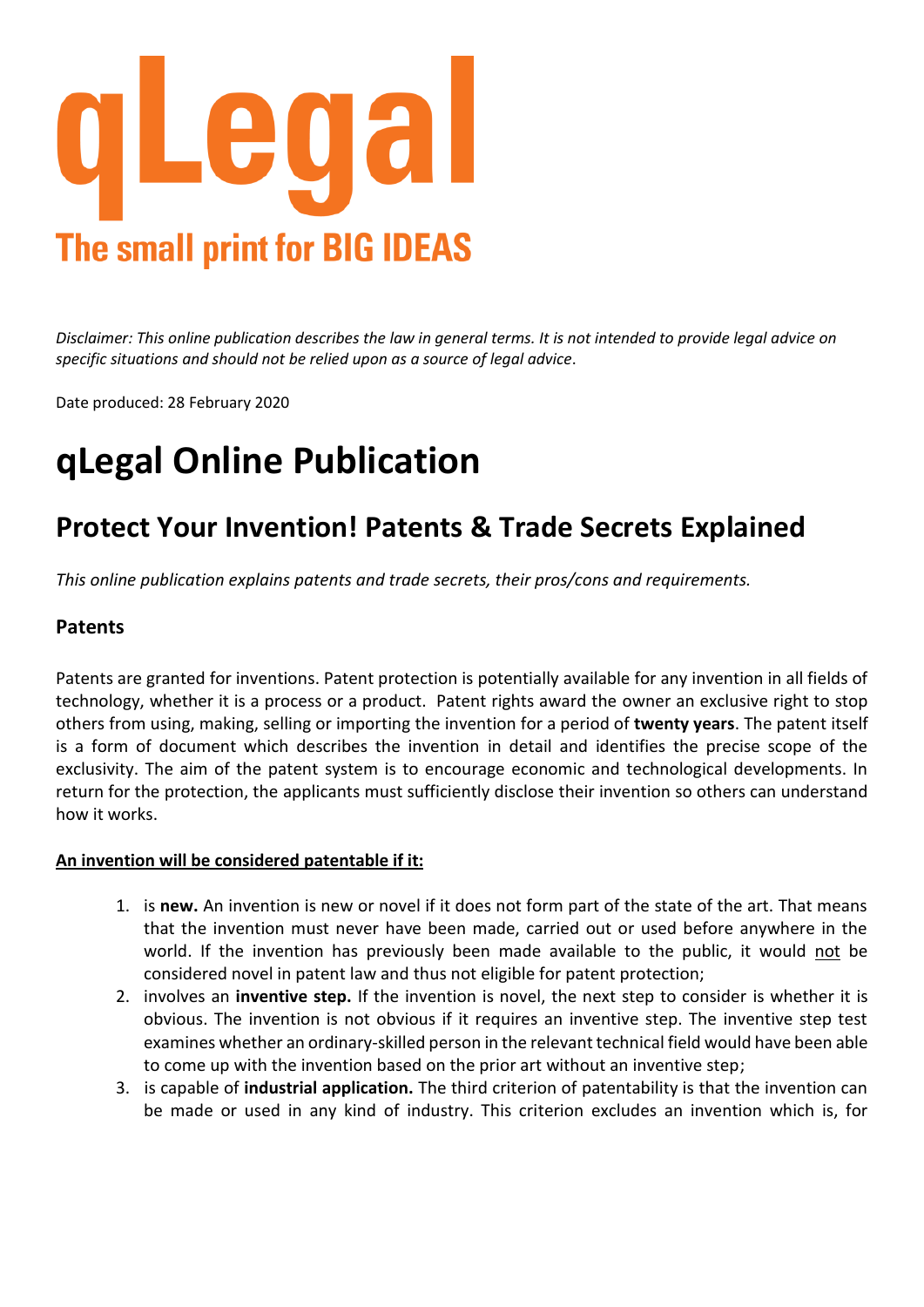# e **The small print for BIG IDEAS**

example, contrary to the laws of physics as it involves something which is impossible to make and use (such as a perpetual motion machine); and

4. does not fall solely under the **excluded categories**. The UK Patent Act lists the categories that cannot be patented: discoveries, scientific theories or mathematical methods; literary, dramatic musical, artistic works or any other aesthetic creations; schemes, rules or methods for performing mental acts, playing a game or doing business, or a program for a computer and the presentation for information. Patent law also excludes inventions which encourage offensive, immoral or anti-social behaviour; methods of treatment; and plant and animal varieties.

#### **Tips to consider in patent protection:**

- · The application for patent protection can be daunting. It is best to **hire a patent attorney** to assist in the process of obtaining a patent. With specific technical backgrounds, patent attorneys are invaluable to properly describe the invention and draft the claims.
- · Bear in mind that a **patent does not grant a right to use** the invention. In particular, it is **still possible to infringe other patents** when exploiting a patent which you own. Also, placing the product on the market is often subject to meeting safety, health and other requirements.
- · Before submitting a patent application **keep your invention a secret**: disclosing the nature of the invention destroys its novelty. Using Non-Disclosure Agreements - also known as confidentiality agreements - whenever the invention is disclosed to a third party, for example to a possible investor, is extremely important.
- File a patent application as early as possible. Once the application is filed, the United Kingdom Intellectual Property Office grants a filing date. After that, the invention can be disclosed without destroying its novelty and later developments will not be considered in the assessment of the invention.

#### **Advantages of obtaining patent protection:**

- 1. The rights provided by a patent offer a **twenty-year monopoly period** which **prevents others** from commercially exploiting the invention without the authorisation of the owner. It is a **right to stop third parties** from making, using, selling, importing and even keeping the patented product (or using the patented process) without the consent of the owner. The patent grant offers a formal, registered right which makes it easier to litigate and prove infringement.
- 2. In order to establish that a patent has been infringed, it is **not necessary to show that any copying occurred.** Even if someone independently develops the same invention without knowing about an existing patent, exploiting that invention would still infringe the rights of the patent proprietor.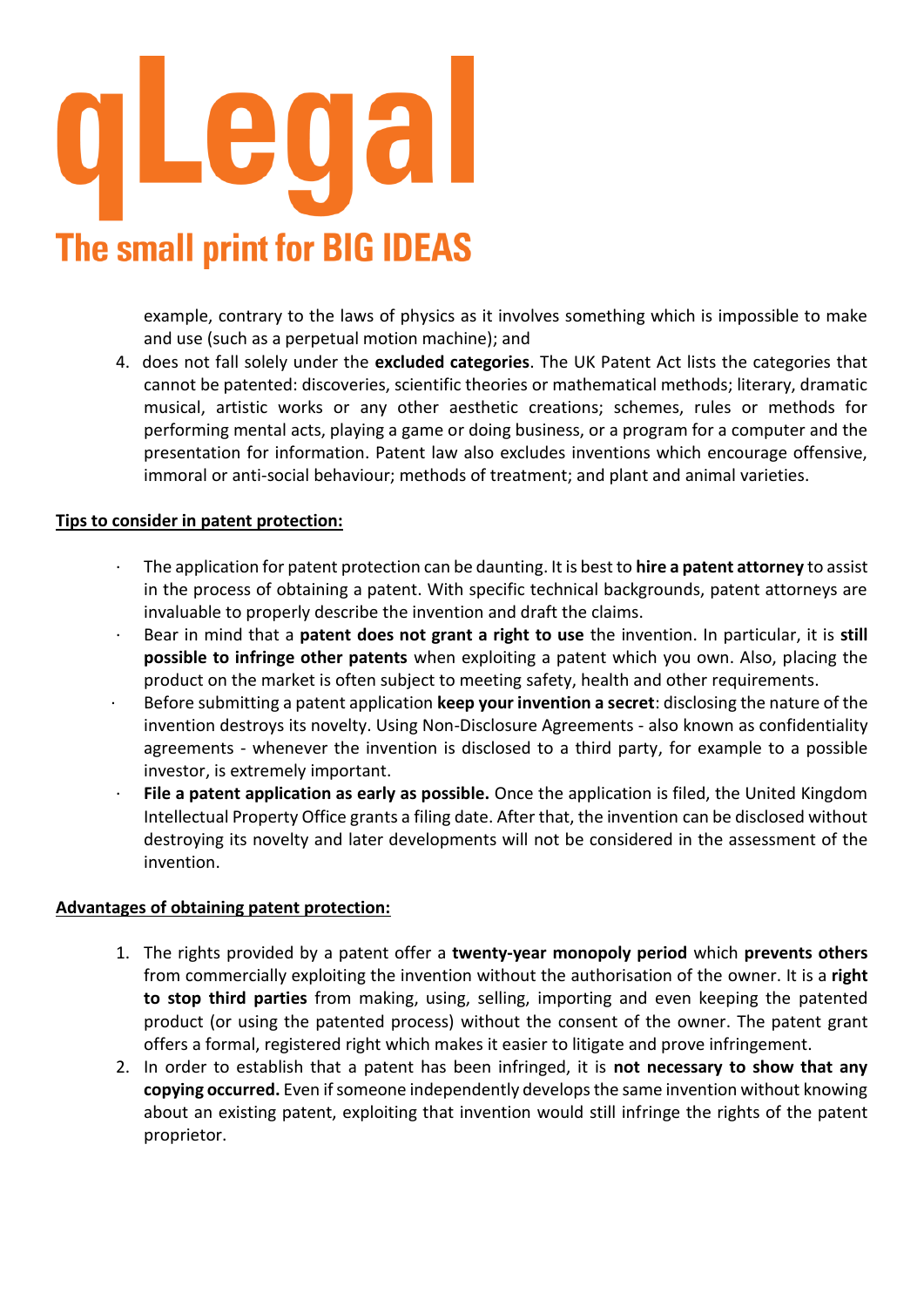

- 3. A patent is a **property right.** Besides personal commercial exploitation, it can be **assigned, licensed** or even mortgaged. Patents are considered highly valuable to a business and can attract investors.
- 4. Patent rights are territorial, but the applicant can choose to **apply for patent protection in jurisdictions all over the world**. There is no worldwide patent available for inventions, but the World Intellectual Property Organisation allows the possibility to apply for patent protection in multiple countries in a streamlined fashion, starting with a single application. The European Patent Office examines European patent applications which, if granted, can be converted into national patents in any European countries.

#### **Disadvantages of patents:**

- 1. When the twenty-year protection expires the invention **becomes public property.** It can then be freely made or used by anyone.
- 2. Obtaining a patent is a **lengthy and costly procedure.** Expenses range from upfront expenses of filing a patent application and commissioning a patent attorney to the annual maintenance fee of the patent. Obtaining a patent usually takes three to four years from the filing of the application.
- 3. While simply owning a patent can be a useful deterrent to competitors, taking infringement action against a competitor can be very expensive and complex.
- 4. Patents right are **territorial** and patent laws vary from country to country. Filing a patent in the UK only grants rights within the UK. Due to the high administration and translation costs, protection elsewhere in the world can be very expensive.

#### **Trade Secrets**

A trade secret is secret information which has commercial value to a business. Common examples of trade secrets include customer lists, chemical formulas, manufacturing processes, business plans, inventions, ideas, concepts, "know-how" about methods of doing business or carrying out a process or other details about customers, suppliers and markets. A key tenet of trade secrets is that there is no public disclosure of the asset. Trade secrets in the UK are primarily protected through case law under the law of confidence. A good example for a trade secret would be Coca-Cola's secret formula which is locked in a vault. Since it has not been patented, it has never been revealed. The New York Times Bestseller list is an example of a process trade secret.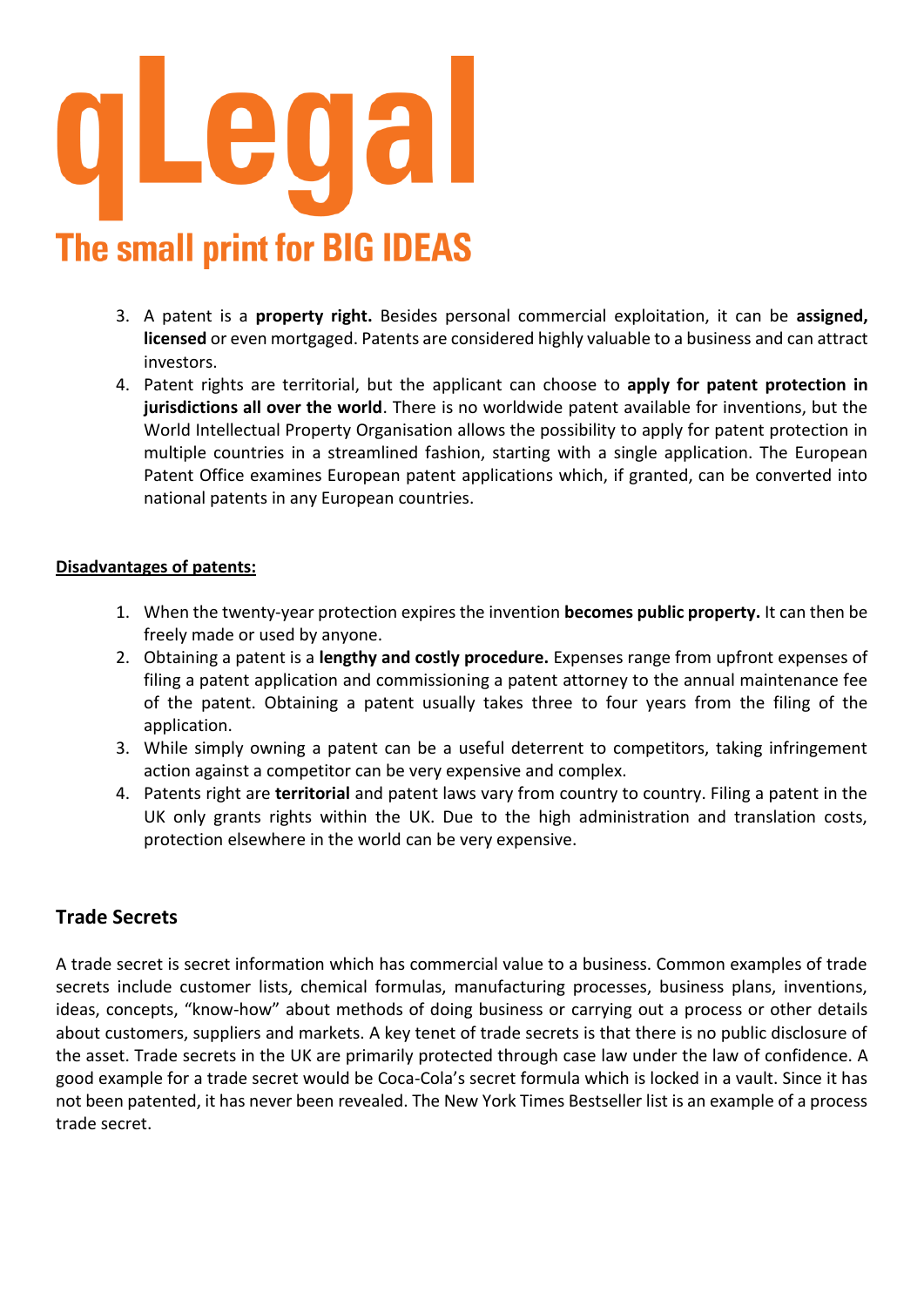

#### **Information will be considered a trade secret if it:**

- · is **secret** in the sense that it is not (as a body or in the precise configuration and assembly of its components) generally known among, or readily accessible to, persons within the circles that normally deal with this kind of information;
- has **commercial value** because it is secret; and
- · has been subject to **reasonable steps** (under the circumstances) to keep it secret by the person lawfully in control of the information.

A new EU Trade Secrets Directive was implemented in the UK in 2018 to harmonise the protection of trade secrets in all member states. Businesses must be able to demonstrate that they have taken **reasonable steps** to protect the secret if they wish to rely upon specific rights and remedies under the Directive. There remains some uncertainty how "reasonable steps" will be interpreted, however, there are actions that businesses should take to protect valuable confidential information.

#### **Tips to protect confidential information:**

- · **Consider** whether to introduce confidentiality and usage provisions with clients.
- · For key collaborative projects, **enter into Non-Disclosure Agreements (NDAs)** and ensure that their terms are suitable for the scope of the particular project.
- · **Develop and implement procedures** for marking, segregating and storing trade secrets. This could include new IT procedures to ensure that the information is encrypted, or that warnings appear before the information is sent externally.
- · **Designate** a team who will have overall responsibility for the protection of trade secrets and keep a record of who has access to confidential information.
- Provide training to employees and/or suppliers who are most likely to access confidential information.

#### **Advantages of trade secrets:**

1. Can **cover any type of design**, **information,** or other **knowledge**, which is particularly useful for assets that cannot otherwise be protectable with other intellectual property forms. For example trade secrets may be used when an invention does not meet the strict patentability requirements set out above.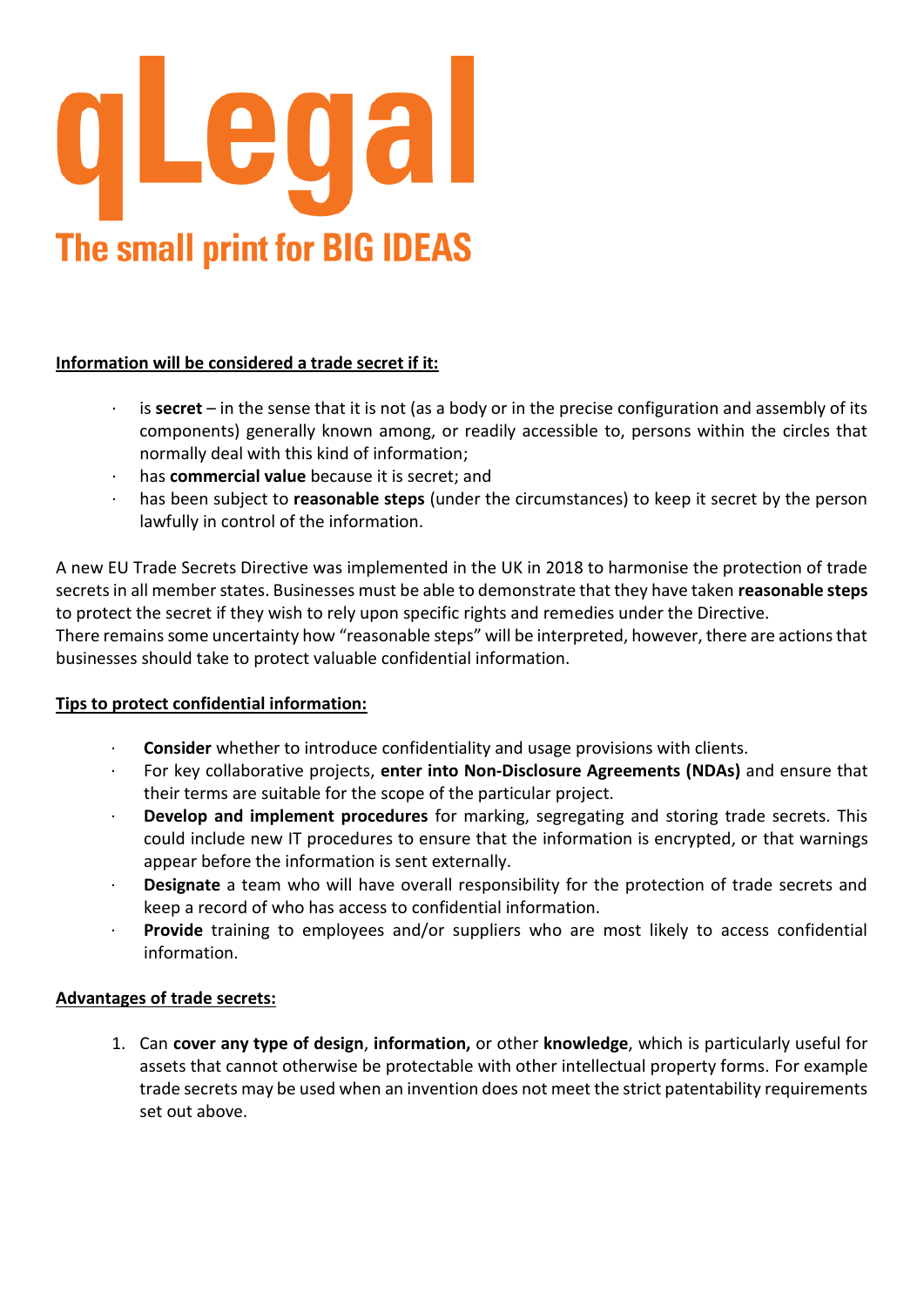

- 2. Can present a **competitive advantage** that may be difficult to reverse engineer or reproduce by competitors unless competitors discover the trade secret and use it commercially. Patents require full disclosure in exchange for the limited monopoly protection that they afford. However, there is no disclosure requirement for trade secrets.
- 3. **Generally easy and inexpensive to create.** Trade secrets require no formal registration or approval process with a regulatory entity, which is common for copyrights, trademarks, and patents.
- 4**.** They are protected for an **unlimited period of time** unless they are discovered or legally acquired by others and disclosed to the public.

#### **Disadvantages of trade secrets:**

- 1. Nothing prevents someone from independently deriving the same or similar design for an invention protected with a trade secret. This means that someone can develop the same or similar competing products.
- 2. They require **diligent attention to the administration** in order to show that reasonable steps have been taken to keep it secret. This may mean the enforcement of non-compete agreements and NDAs, the marking of documents, limiting information access, and consistent enforcement.
- 3. They receive **less formal protection** in the way that a patent, copyright, or a trade mark does. The jurisdiction for a trade secret lawsuit will generally vary by the state where a company transacts its business and any governing law clauses in trade secret owner agreements.